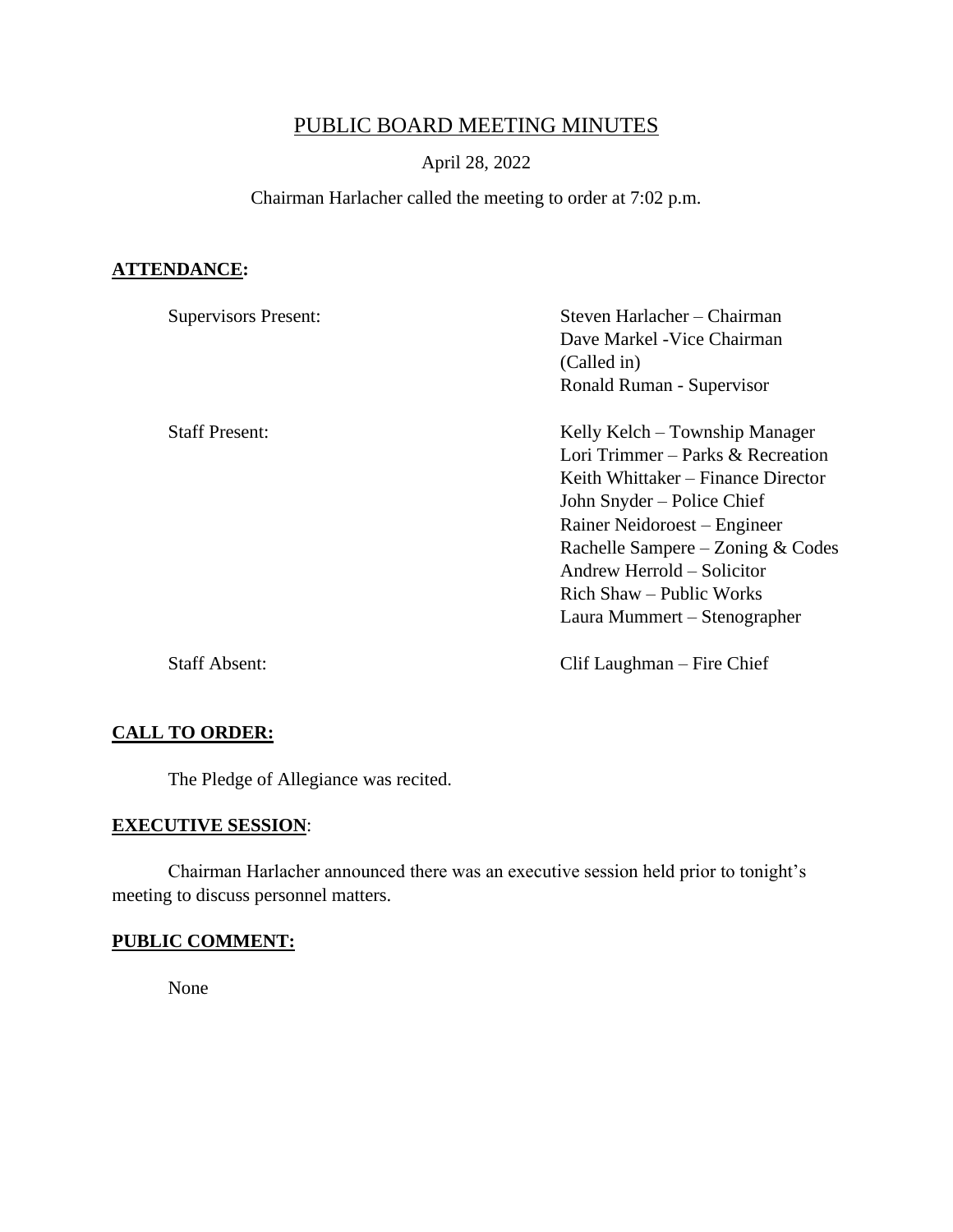## **APPROVAL OF MINUTES:**

A. The minutes of the March 24, 2022, Public Board Meeting were provided for approval. Motion to approve the Public Meeting Minutes of March 24, 2022, as presented.

MOTION: R. Ruman SECOND: S. Harlacher MOTION PASSED UNANIMOUSLY

#### **OPEN FLOOR DISCUSSION:**

No discussion was made.

#### **OLD BUSINESS:**

A. ZONING TEXT AMENDMENT: Motion to table the proposed Ordinance 22-05, amending the zoning ordinance to allow rebuilding of pre-existing, non-conformity by right. The Board discussed that this item would be brought up in the future for further discussion when updating the comprehensive and zoning ordinance plans.

| MOTION: | R. Ruman                         |
|---------|----------------------------------|
| SECOND: | S. Harlacher                     |
|         | <b>MOTION PASSED UNANIMOUSLY</b> |

B. UPDATING THE ZONING ORDINANCE: Motion to table allowing staff to draft an RFP for consultants to collaborate with our staff, planning commission, county planning commission, supervisors, and residents to update our comprehensive plan and zoning ordinance. The Board would like to look into more options, and how much of a change they want to make before moving forward.

MOTION: R. Ruman SECOND: S. Harlacher MOTION PASSED UNANIMOUSLY

C. LARGE COMMERCIAL VEHICLES ORDINANCE UPDATE: Solicitor Herrold provided a draft to the Board for review. The Board will review and give feedback of any additions or changes at next Board of Supervisors meeting.

D. DISCUSSION OF LIMITATIONS OF AUTHORITY FOR INDIVIDUAL BOARD MEMBERS: Solicitor Herrold provided to the Board during the executive session a letter of illegal opinion. No need for further discussion, as this was attorney/client privilege.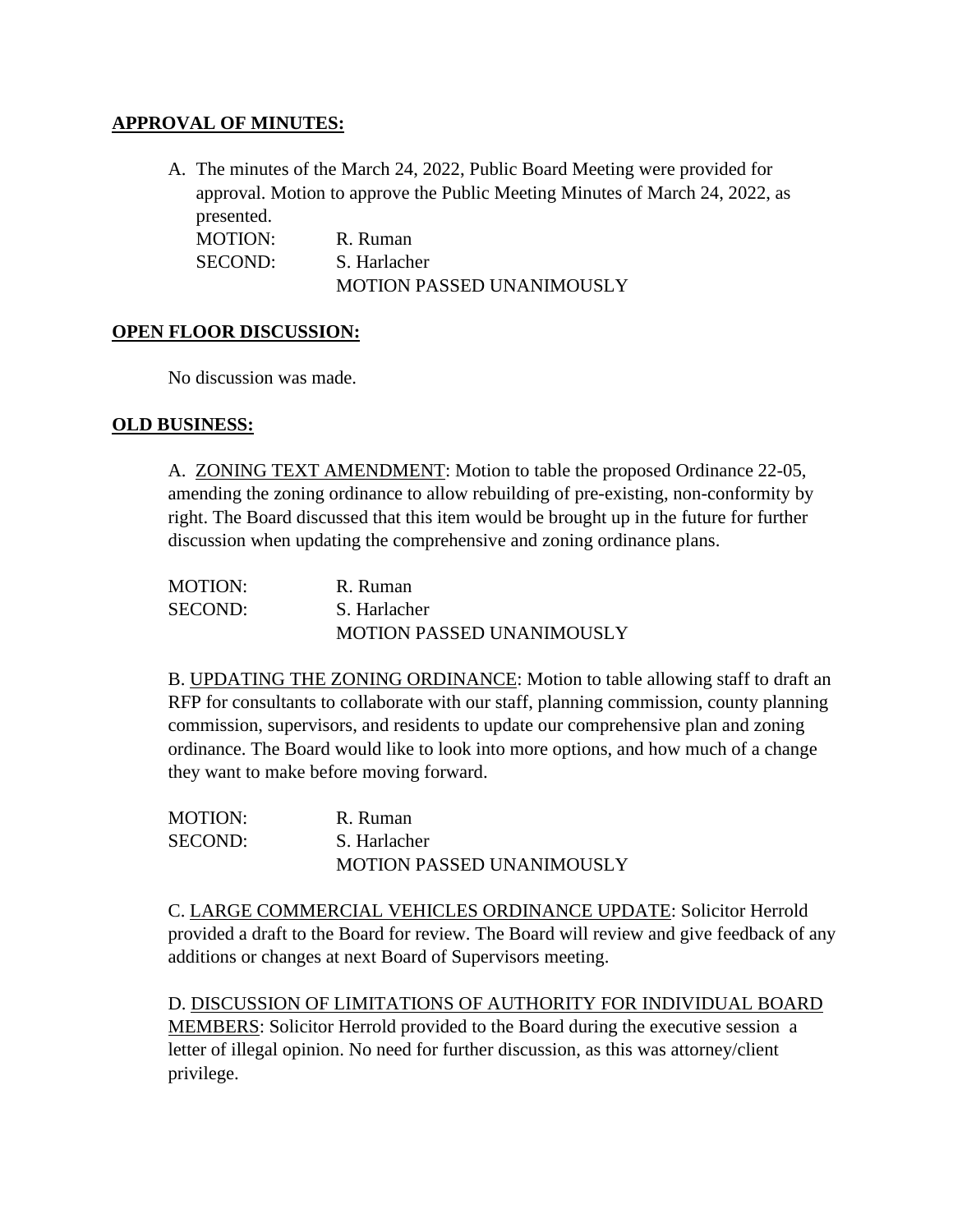#### **NEW BUSINESS:**

A. INDEMNITY AGREEMENT WESTGATE CAMPUS PROJECT: Motion to approve signing an indemnity agreement with BAM Westgate Drive Three LLC so that the Township can apply for a highway occupancy permit to allow the installation of the improvements for extension of the stormwater drainage pipe that is within the PennDOT right-of-way. PennDOT requires the Township be the permittee and assume responsibilities and liabilities relating to the Improvements.

| MOTION: | S. Harlacher                     |
|---------|----------------------------------|
| SECOND: | R. Ruman                         |
|         | <b>MOTION PASSED UNANIMOUSLY</b> |

B. RESOLUTION 22-12 AMERICA250PA ENDORSEMENT: Motion to approve Resolution 22-12, supporting the Pennsylvania Commission for the United States Semiquincentennial.

| MOTION: | R. Ruman                         |
|---------|----------------------------------|
| SECOND: | D. Markel                        |
|         | <b>MOTION PASSED UNANIMOUSLY</b> |

C. RESOLUTION 22-13 DESTRUCTION OF RECORDS: Motion to approve Resolution 22-13, destruction of police records as provided to the Board.

| <b>MOTION:</b> | R. Ruman                         |
|----------------|----------------------------------|
| SECOND:        | S. Harlacher                     |
|                | <b>MOTION PASSED UNANIMOUSLY</b> |

D. RESOLUTION 22-14 SEWER PLANNING MODULE FOR FINAL SUBDIVISION PLAN FOR JAMES & KRISTI SWARTZ: Motion to approve the sewer planning module for T-866 Final Subdivision Plan for James & Kristi Swartz. DEP is requesting a full planning module due to a newly created parcel being in a lime-stone area. Staff is requesting permission to forward the sewer planning module to PA DEP.

| <b>MOTION:</b> | D. Markel                        |
|----------------|----------------------------------|
| <b>SECOND:</b> | R. Ruman                         |
|                | <b>MOTION PASSED UNANIMOUSLY</b> |

# E. T-844 MAINTENANCE GUARANTY RELEASE FOR LOT CONSOLIDATION AND FINAL LAND DEVELOPMENT PLAN FOR THE CHURCH OF THE OPEN

DOOR: Motion to approve a request from Pastor Jeremy Drake of Church of the Open Door to release the letter of credit being held in the amount of \$14,096.00 as the 18-month guaranty per §121-19 of the West Manchester Township Subdivision and Land Development Ordinance.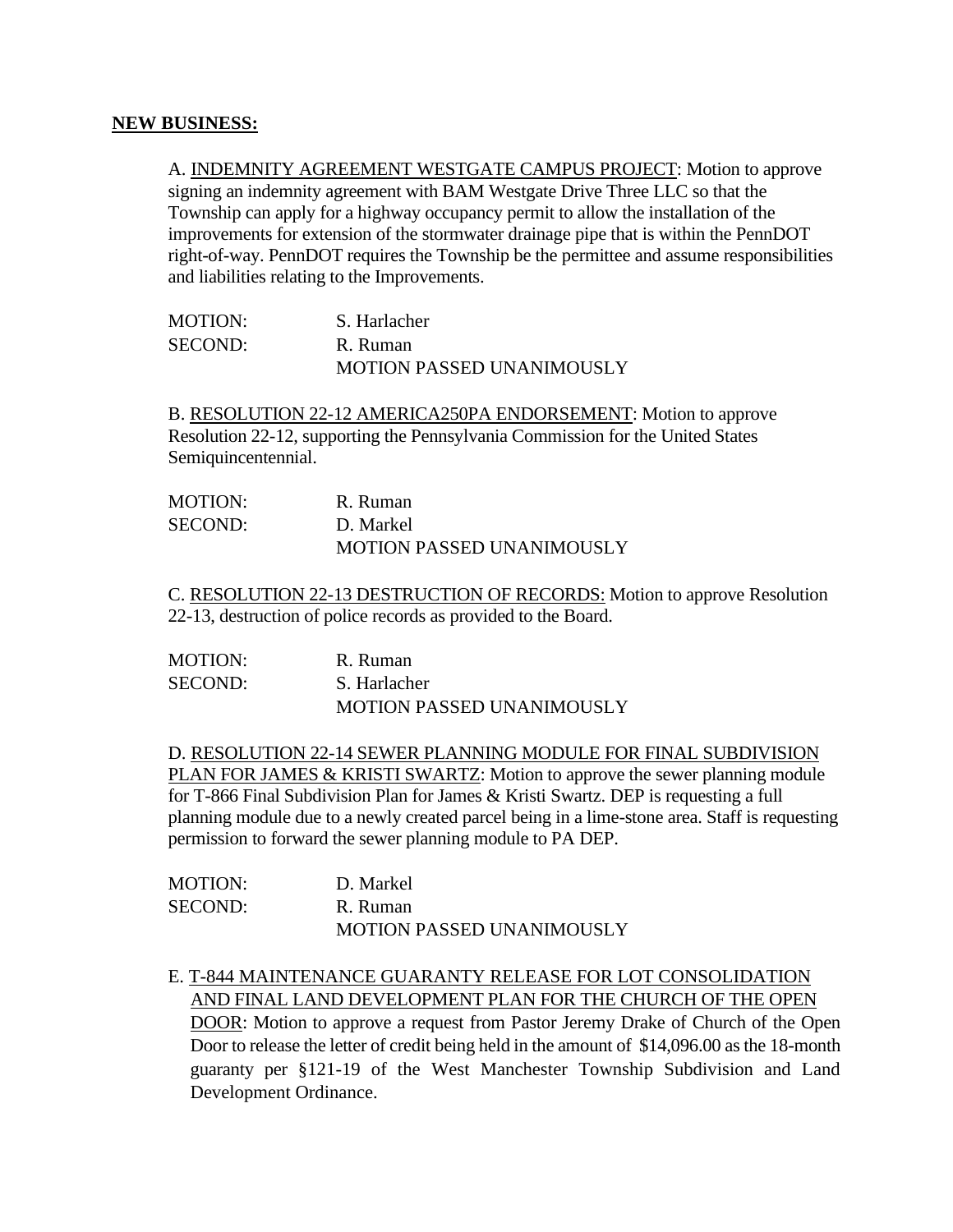### MOTION: R. Ruman SECOND: S. Harlacher MOTION PASSED UNANIMOUSLY

#### F. STORMWATER MANAGEMENT ORDINANCE WAIVER & DEFERMENT

REQUEST: Motion to approve waiver requests from the Stormwater Management Ordinance §113-17.K to allow pipe sizes less than 15-inches in diameter; a deferment §113-17.N.4 to defer performing a detailed soils evaluation until construction; and a deferment §113-18.E.2 to defer performing a geologic site reconnaissance until construction. A stormwater management plan and stormwater report for new single family detached dwellings was submitted by HLS on behalf of Burkentine Builders, Inc. Dawood Engineers has reviewed the stormwater management plans and has submitted a memo supporting the requested waivers. This waiver and deferment request are for the following addresses (lots):

| 30 Weldon Court (Lot 8)   | 762 Weldon Drive (Lot 12) |
|---------------------------|---------------------------|
| 766 Weldon Drive (Lot 14) | 768 Weldon Drive (Lot 15) |
| 782 Weldon Drive (Lot 22) | 784 Weldon Drive (Lot 23) |
| 788 Weldon Drive (Lot 25) |                           |
|                           |                           |

| MOTION: | S. Harlacher                     |
|---------|----------------------------------|
| SECOND: | R. Ruman                         |
|         | <b>MOTION PASSED UNANIMOUSLY</b> |

G. SHETTER PARK TENNIS/PICKLE BALL COURT: Motion to approve authorizing use of the ARPA funds to re-do the Shetter Park tennis/pickle ball court due to the excessive use of the court due to the COVID-19 pandemic.

| MOTION: | R. Ruman                         |
|---------|----------------------------------|
| SECOND: | D. Markel                        |
|         | <b>MOTION PASSED UNANIMOUSLY</b> |

H. CONFIRMATION OF CURRENT POLICY WAIVING USER FEES FOR BOARD APPROVED ORGANIZATIONS: Motion to approve continuing with current policy of waiving user fees in exchange for maintenance of athletic fields for Board approved organizations. This would include West York Soccer Club, Viking Baseball Team, West York Boys Club, and West York School District. The fields will remain under ownership or lease agreements of West Manchester Township. The Board agreed this item will be placed on the Re-Organizational agenda going forward for each new year.

| <b>MOTION:</b> | S. Harlacher                     |
|----------------|----------------------------------|
| <b>SECOND:</b> | D. Markel                        |
|                | <b>MOTION PASSED UNANIMOUSLY</b> |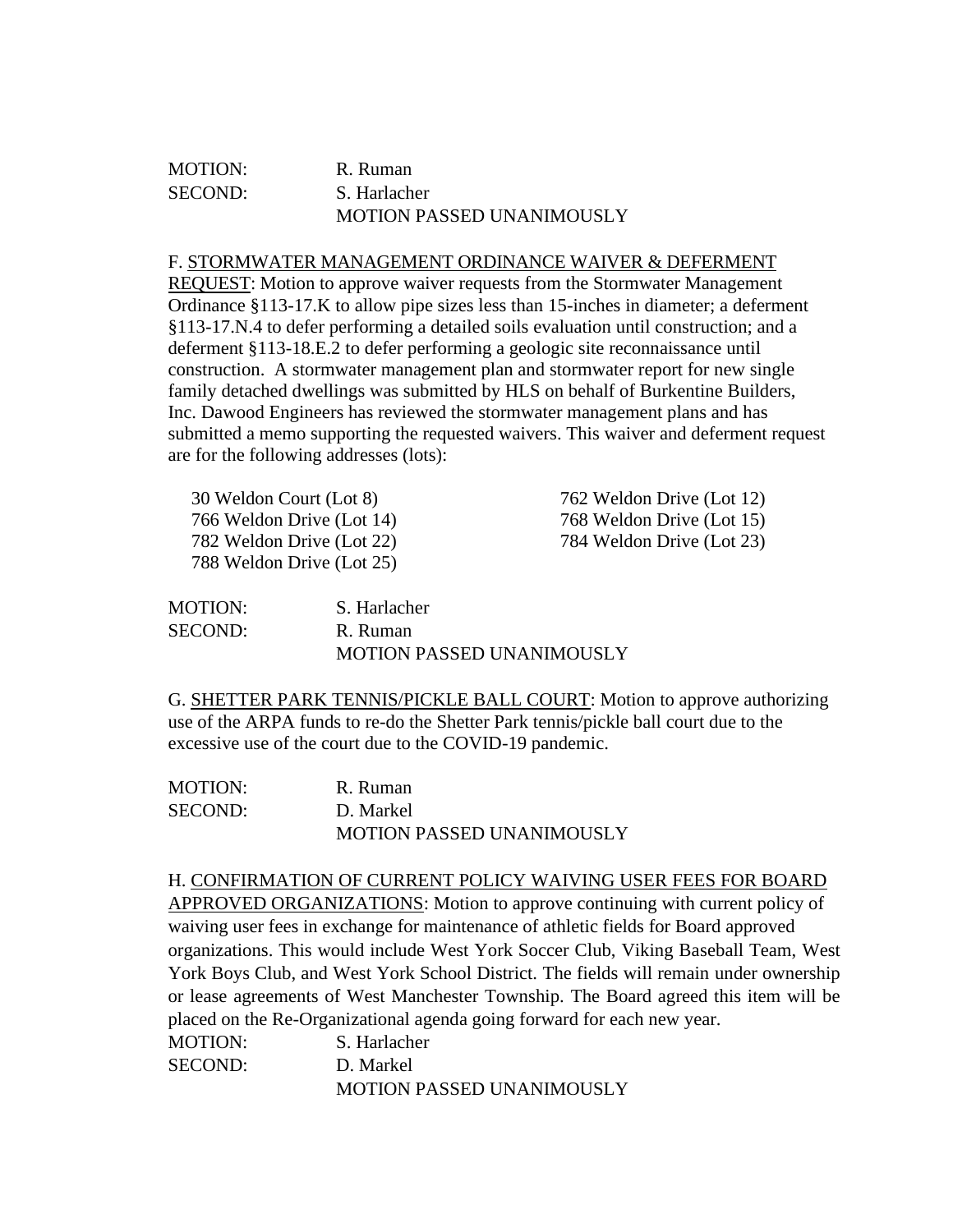I. NO PARKING REQUEST: Motion to approve allowing the Township Solicitor to prepare and advertise an Ordinance for a "No Parking" request for the east side of Thornbridge Road West between Slatehill and the Little Conewago Creek Conservation Area. Parking on this side of the street currently effects the ability of the Township Public Works Dept. to access the conservation area for maintenance.

| MOTION: | R. Ruman                         |
|---------|----------------------------------|
| SECOND: | D. Markel                        |
|         | <b>MOTION PASSED UNANIMOUSLY</b> |

J. OFFICER KELLER DROP REQUEST: Motion to approve acknowledging receipt of the DROP notice for Officer David Keller and accept and approve the DROP request.

| MOTION: | S. Harlacher                     |
|---------|----------------------------------|
| SECOND: | D. Markel                        |
|         | <b>MOTION PASSED UNANIMOUSLY</b> |

K. APPLICATION FOR PAYMENT: Motion to approve payment number one (1) to Mr. Rehab in the amount of \$14,950.00. This was for the smoke testing done along Sunset Lane between Farm Lane and Carlisle Road, the neighboring area that includes Esbenshade Road and Cedar Road, and the area associated with Winston Drive.

| MOTION: | R. Ruman                         |
|---------|----------------------------------|
| SECOND: | D. Markel                        |
|         | <b>MOTION PASSED UNANIMOUSLY</b> |

L. PAWC INDUSTRIAL PRE-TREATMENT PROGRAM ORDINANCE: Motion to approve Ordinance 22-04, adopting the PAWC pre-treatment guidelines due to the recent sale of the York City Wastewater Treatment Plant to PAWC.

MOTION: S. Harlacher SECOND: D. Markel MOTION PASSED UNANIMOUSLY

M. PAWC TREATMENT AND CONVEYANCE AGREEMENT (BULK USER AGREEMENT): Motion to approve the approval of the PAWC treatment and conveyance agreement (Bulk User's Agreement) which was negotiated between the connected municipalities and PAWC.

MOTION: R. Ruman SECOND: S. Harlacher MOTION PASSED UNANIMOUSLY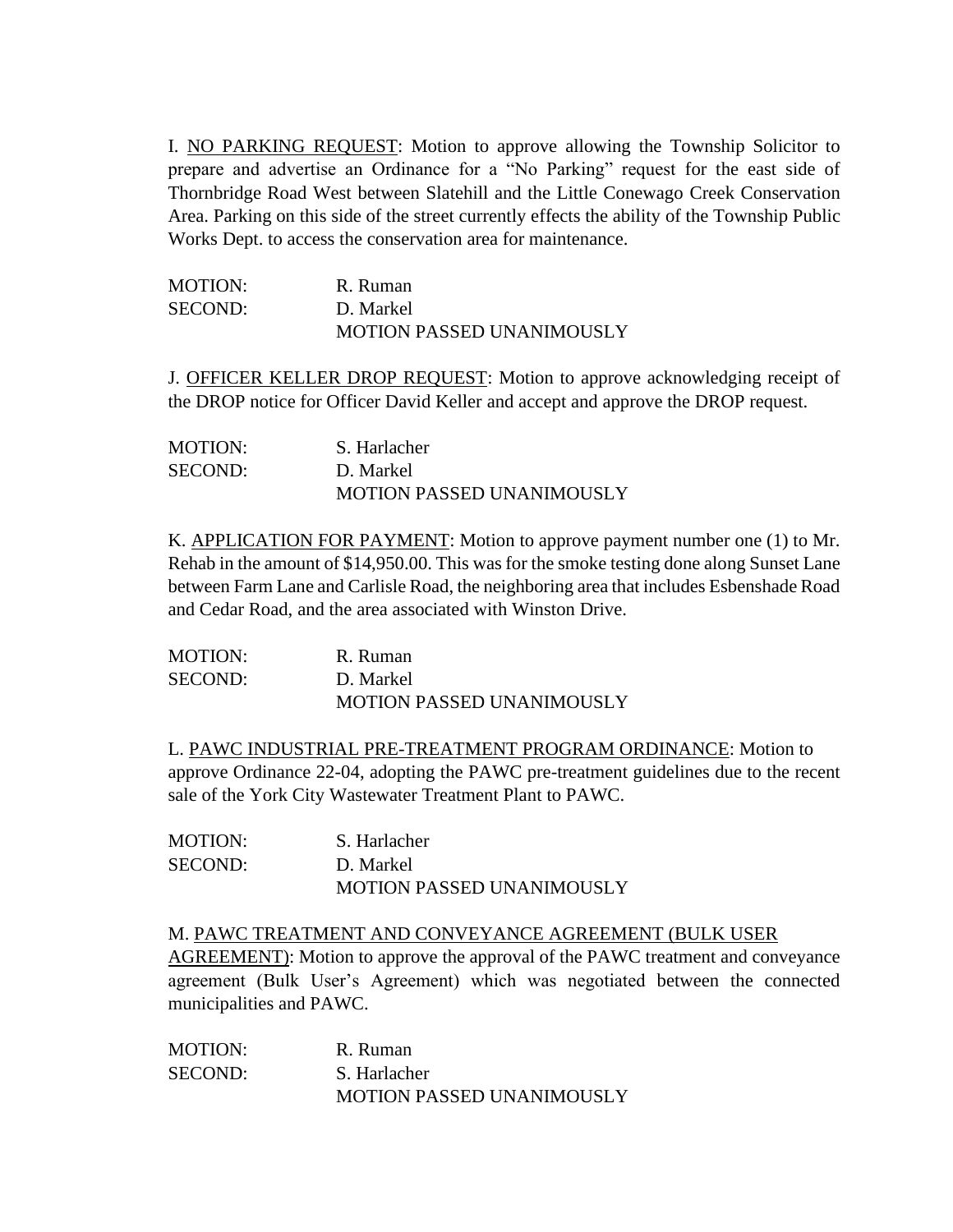N. DEBT SERVICE REIMBURSEMENT AGREEMENT: Motion to approve the approval of the debt service reimbursement agreement for the over-payment to York City for improvements to the wastewater treatment plant in the amount of \$146,478.06.

| <b>MOTION:</b> | D. Markel                        |
|----------------|----------------------------------|
| SECOND:        | R. Ruman                         |
|                | <b>MOTION PASSED UNANIMOUSLY</b> |

#### O. YORK COUNTY CO-RESPONDER PROGRAM COOPERATION AGREEMENT:

Motion to approve entering into an agreement for a new program that pairs mental health experts with responding police in an effort to guide people with mental illness toward treatment instead of incarceration.

| <b>MOTION:</b> | S. Harlacher                     |
|----------------|----------------------------------|
| SECOND:        | R. Ruman                         |
|                | <b>MOTION PASSED UNANIMOUSLY</b> |

P. HVAC SYSTEM: Motion to approve updating the HVAC system so that the whole system would be using the new universal master system. The quoted price for this upgrade is \$81,410.00.

| MOTION: | R. Ruman                         |
|---------|----------------------------------|
| SECOND: | D. Markel                        |
|         | <b>MOTION PASSED UNANIMOUSLY</b> |

# **ADMINISTRATIVE REPORTS:**

- A. RECREATION DIRECTOR: Director Trimmer's report was reviewed. Director Trimmer was asked how the playground program numbers looked so far. She replied that things were moving at a normal pace, and they typically see a higher sign-up increase when school is over. No further questions.
- B. FINANCE DIRECTOR: Director Whittaker's report was reviewed. Director Whittaker announced that the ARPA funds had to be reported, and the paperwork had been filed before the deadline. The Township has resumed water terminations for delinquent sewer bills. The finance team has found two programs that offer assistance to help pay sewer payments. Supervisor Ruman asked where we were with using the ARPA funds. Director Whittaker answered that a large amount of these funds will be used for stormwater/sewer projects. There was a meeting to discuss designating which areas of the Township would be repaired or updated first. Engineer Neideroest updated the Board as well. The Board asked Engineer Neideroest to give them a more detailed report as soon as possible. No further questions.
- C. FIRE CHIEF: Chief Laughman's report was reviewed. No further questions.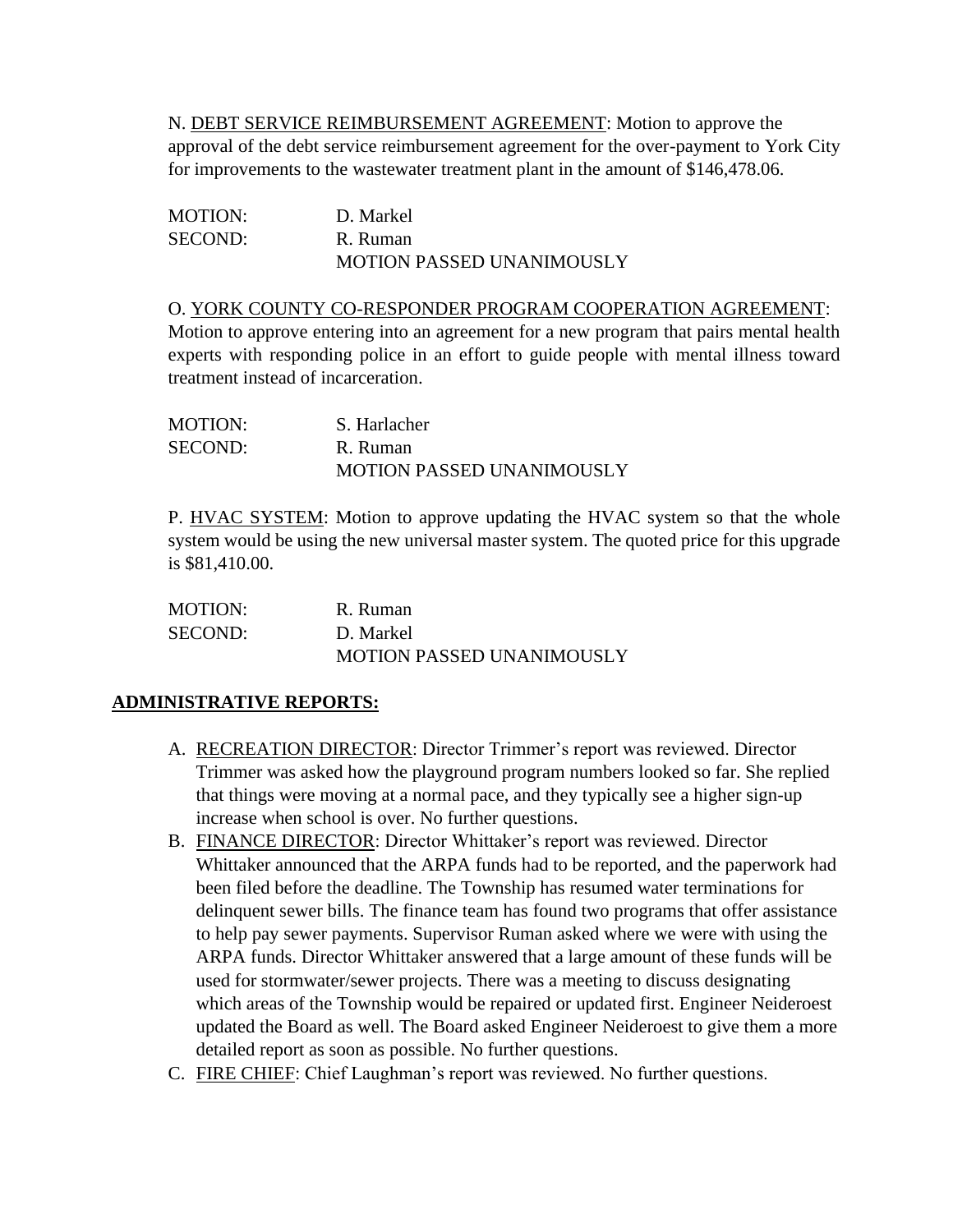- D. POLICE CHIEF: Chief Snyder's report was reviewed. Supervisor Ruman asked Chief Snyder and Chief Laughman for a report that documents costs associated with the York Fair for services provided by both departments. Chief Snyder agreed and did mention that the Fair has begun giving the Township an impact fee again. National Night Out was discussed, and Supervisor Ruman suggested the Township have a table for residents to inquire about services provided. Chief Snyder recognized recent retiree Loretta Huggins for her many years of service to the Township. No further questions.
- E. TOWNSHIP MANAGER: Manager Kelch's report was reviewed. Manager Kelch discussed the PSATS conference he attended at the end of April. He thanked the Board for allowing him to attend, and mentioned he was asked to be a speaker at the PSATS Fall Forum. Manager Kelch asked the Board for permission to attend and speak, the Board agreed unanimously. Manager Kelch also mentioned that the Police/Fire Recognition Ceremony has a tenetative date. Residents can look on the Township Facebook and website pages for the finalized date and time. No further questions.
- F. ENGINEER: Engineer Neideroest's report was reviewed. The Board asked Engineer Neideroest to provide them with an update on the Haviland Road Sewer Project at last month's meeting. He provided the Board with that information. No further questions.
- G. ZONING OFFICER: Officer Sampere's report was reviewed. No further questions.
- H. SOLICITOR: Solicitor Herrold's report was reviewed. No further questions.
- I. PUBLIC WORKS DIRECTOR: Mr. Shaw's report was reviewed. No further questions.

# **STORMWATER MANAGEMENT/MS4**

Zoning Officer Sampere noted that the Township's MS4 Storm Water Inspector is available Monday thru Friday 8 a.m. to 4:30 p.m. to answer any questions related to storm water management.

**BILLS:** Motion to pay bills as presented:

| <b>FUNDS</b>                 | <b>CHECK NO.</b> |     | <b>AMOUNT</b> |
|------------------------------|------------------|-----|---------------|
| General Fund                 | 32010-32160      | \$  | 617,709.72    |
| Liquid Fuels                 | 1131-1148        | \$  | 9,448.28      |
| Sewer Fund                   | 5201-5245        | \$  | 475,643.02    |
| Payroll#7 Pay Ending 3/26/22 | Paytime Vouchers | \$. | 112,916.88    |
| Payroll#8 Pay Ending 4/9/22  | Paytime Vouchers |     | 115,990.08    |
| Payroll#9 Pay Ending 4/23/22 | Paytime Vouchers |     | 118,718.09    |

| MOTION:        | D. Markel |
|----------------|-----------|
| <b>SECOND:</b> | R. Ruman  |